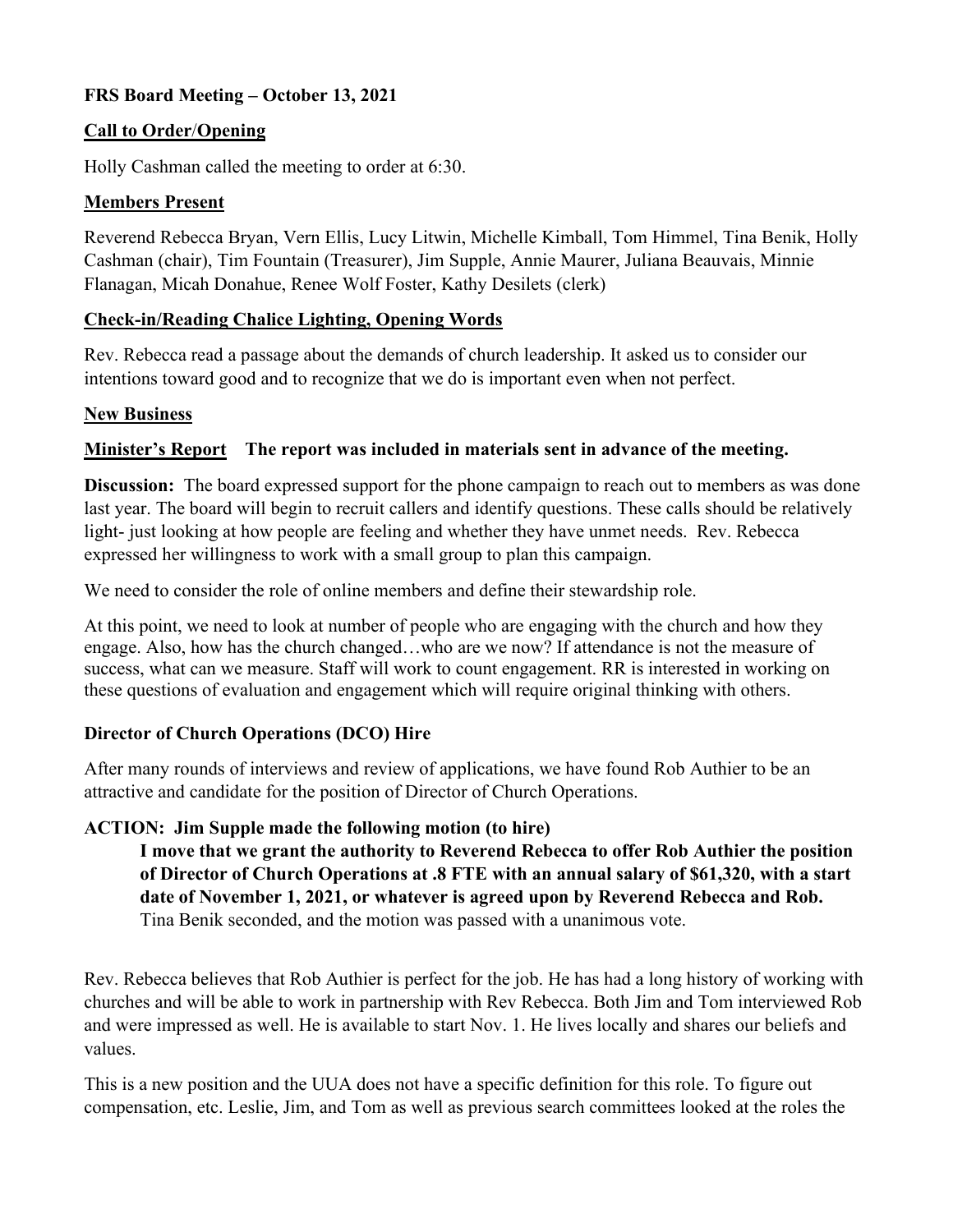person will fill which are listed in two separate roles in the UUA staff descriptions. All staff are at midpoint or above in the UU scale for staff.

Hours for the new position are based on history. The fiscal director will report to the minister, who is designated in the bylaws as providing executive leadership in the role of executive chief of staff.

## **The board is deeply grateful to the members of the search committee for their long and diligent work on this hire.**

## **Ministerial Intern**

David Livingstone will start this Sunday 10 hours a week – alternate Sundays and Wednesdays. He will work with a committee of church members and meet with Rev. Rebecca regularly. He is excited about this. Harvard will pay 75% of his salary.

# **Covenant Report**

• Laura Park described the work of the Covenant Team. To work toward the development of a congregational covenant, the team suggests a process like that used for Vision, Mission and Ends (VME), i.e., the use of congregational conversations. An outline is being developed for these meetings and a current draft was included in the Board Packet. The Covenant Team has agreed that the **Affirmation of Faith** has served as a Covenant in the practice of the congregation. We say the Affirmation every week as part of our worship service, and it says that we are making a covenant. Many UU churches use this covenant. Conversations will be held in small groups, with the hope of engaging a significant proportion of the congregation. Facilitators will be trained to shepherd this process. We will consider how we use the Affirmation of Faith to guide overall operation and ask group members how the Affirmation speaks to them. We might ask people to consider how the words we say every week is tied to behavior.

Questions/ Discussion

- Can we include people of color?
- Could we use examples of situations that might arise? It was agreed that this will be helpful.
- What do we want to come out of the workshop? The idea is that this is a continuation of the VME project. We will bring the process back into life and focus. Move toward defining what actions are needed. We need to look at what the Covenant means to members of the congregation. Talk about what the covenant means to each of us. How do we hold each other accountable within the framework?
- Can also use Spirit Groups to center the Covenant.
- How to center the Covenant in the Life of the Church? People will want to wordsmith this is not what needs to be done. We need clear goals and questions.
- We need to be able to speak up and to deal with micro aggressions.
- Clear goals, concrete behavioral questions will help.

**VME Update** Continuing to work on current goals.

Rob Close applied for a position which is in the budget. Having him on the staff team will be useful both to strengthen communication and to fully incorporate his skills into the work of the staff and congregation.

**Finance Report** was provided in the Board Packet. Tim Fountain highlighted key points.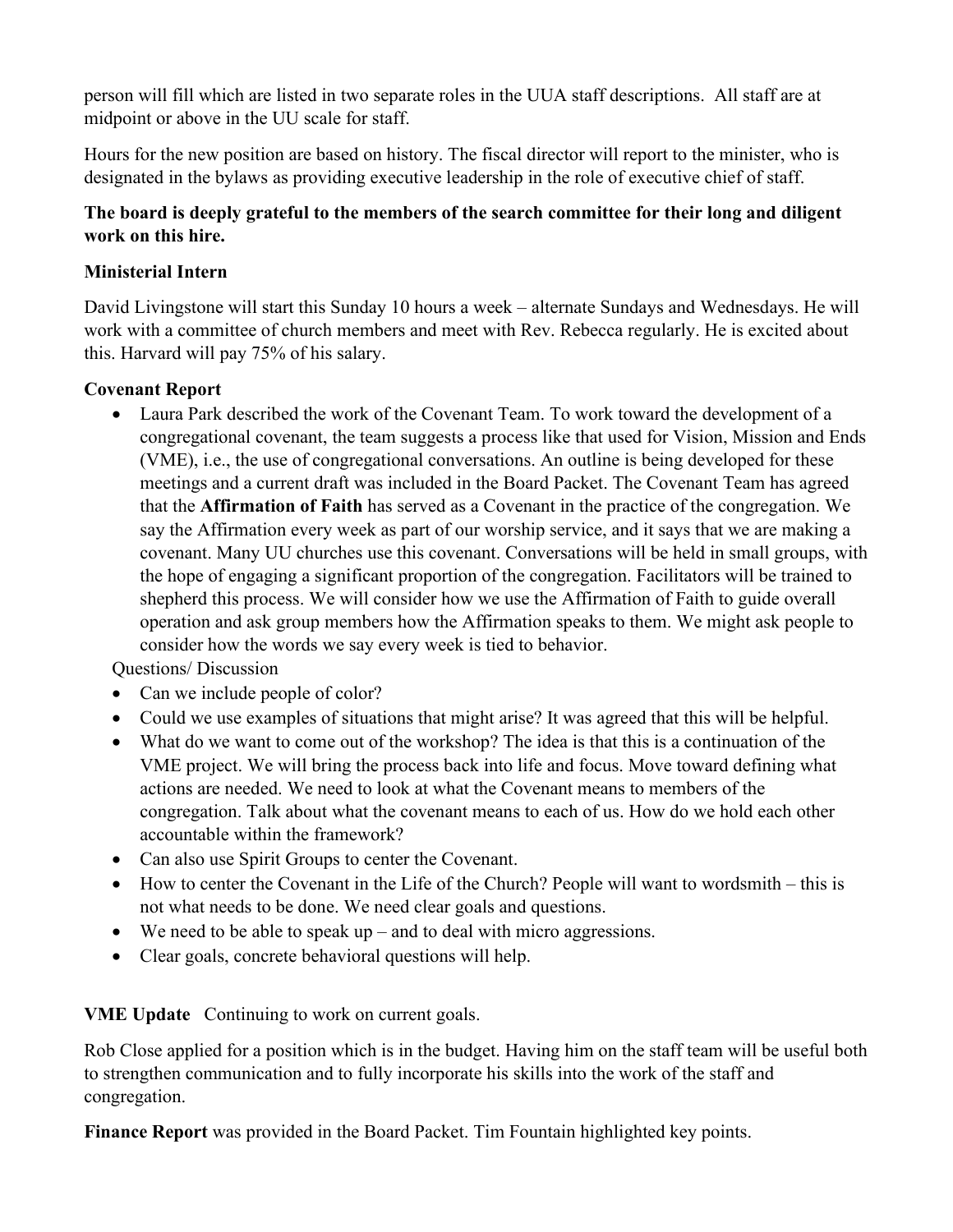- Michele Doucette, recently hired bookkeeper, attended most recent meeting and was helpful.
- Currently closing out FY21. Working to track PPE \$ (originally awarded as loan, transferred to grant) a significant portion of which will be carried over to FY22. Also, the committee is looking to resolve unpaid pledges for 21.
- For FY22 ongoing work is going on to create a more standard fiscal report which shows actual funds and transfers.
- We are in a good position now to cover expenses, but this is partially due to special circumstances such as availability of PPE funds. Pre-paid pledges are about \$65,000 and that money is available but will not show as income for this year. Committee is working on accounting details for these funds.
- Micah and others continue to work to assure due diligence about leasing of Cell Towers. No expenses to date. Micah, Rev. Rebecca, Tom Himmel and Lark Madden (along with interested others) continue to review and advise.
- Tom is continuing to look at air purifiers to make the space safe. Plan is currently to buy 6 air purifiers which will improve air quality. We are also looking at long term actions at HVAC level.
- Special Campaign Fund has enough money to pay off the mortgage on the Lower Meeting House construction. Steeple repairs have been paid off. A final payment will retire the mortgage, leaving \$59,000 which can go into the Futures Fund.
- There is more unpaid pledge  $\$  in the Special Campaign. Contacts will be made to see if these pledges can be met.

# **ACTION: Lucy Litwin made a motion to use funds to retire the mortgage on the Lower Meeting House renovation.**

## **As intended when we began the Special Capital Campaign, and in order to retire the debt on the Lower Meeting House renovation project, I move that the Parish Board approve a transfer from the Special Campaign Fund to the Lower Meeting House renovation mortgage account in an amount not to exceed \$125,000.**

Juliana Beauvais seconded the motion, which was passed unanimously.

**Stewardship Report** A week from tonight there will be a kick-off meeting for this year's Stewardship campaign. A social event is being planned for October 30. In January there will be a raffle with services and other prizes. The pledge campaign will be held as usual. There is lots of active work on stewardship and the current committee needs more people to help.

## **Open Issues/Strategic Thinking**

**Discussion of 2nd Minister –** Postponed to a later meeting.

**Governance Committee -** There has been interest in a special meeting to deal with the by-law change related to the gender pronouns. The Governance Committee has decided that there needs to be more education about other bylaw changes. We want to assure that the By-Laws match our actual work. It was decided that the gender pronoun vote would best be postponed to a later date to allow more time for discussion and clarity.